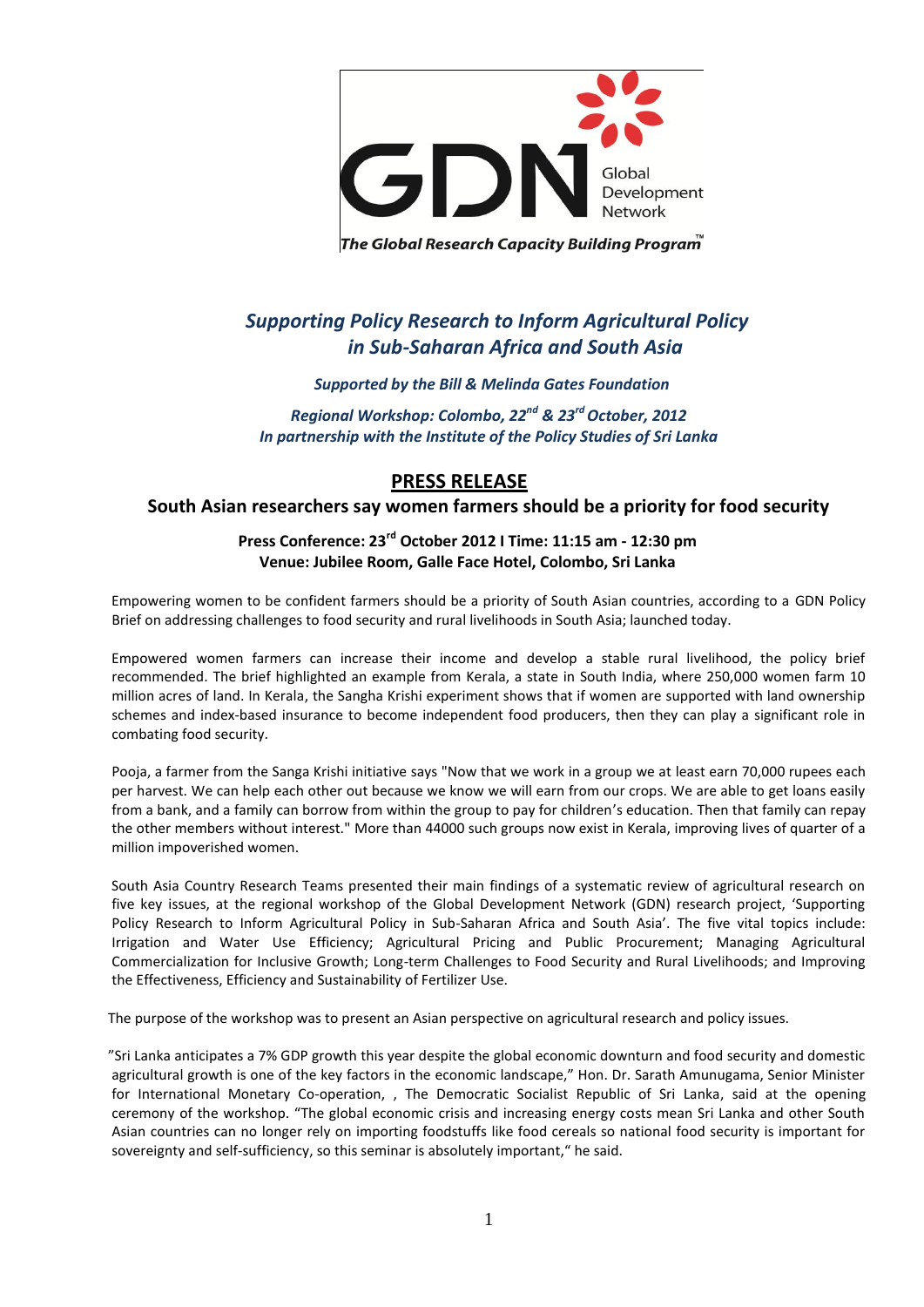But there are many challenges.

Speaking at the opening ceremony, Hon. Krishibid Shawkat Momen Shahjahan, Member of Parliament and Chairman, Parliamentary Standing Committee of the Ministry of Agriculture, Government of Bangladesh said, "Agriculture in South Asia is facing severe challenges. Pressures on the land and climate change are putting pressure on the agricultural system".

"It is time for us to think ahead and think about events such as natural disasters," said Hon. Mahinda Yapa Abeywardena, Minister of Agriculture, The Democratic Socialist Republic of Sri Lanka.

"For example this year we have had a bumper crop of fish in the western province not because of improved fishing, but the fish beached themselves on our shores due to climate change. So these are areas that we must concentrate our research on in future."

Over the last 12 months, five country research teams from leading universities and organizations in South Asia, along with the Project Steering Committee and Research Assistants, reviewed extensive published and unpublished research on five vital agricultural development issues.

The event culminated with the official launch of the five GDN Agricultural Policy Briefs by Dr. George Mavrotas, Project Director and Chief Economist at GDN. The briefs summarize the findings emanating from the five agricultural policy research papers.

"Agriculture remains an extremely vital sector for millions of people in South Asia, including small farmers in the region who are crucially dependent on agriculture. Yet, we need to delve deeper into agricultural policy issues by providing policymakers, the media and the wider public with research which is scientifically rigorous but at the same time timely and easily accessible to them", says Dr. Mavrotas, GDN Chief Economist and Project Director. "This is one of the reasons why GDN and agricultural policy researchers from South Asia have been working on this project across the region", he said.

The event is held in partnership with the Institute of Policy Studies of Sri Lanka. Dr. Saman Kelegama, Executive Director, Institute of Policy Studies of Sri Lanka said, "New research into agricultural policy is vital because the sector supports 30-60 per cent of the population in South Asia and plays a key role in reducing poverty and supporting food security".

40 participants attended the event. The consortium of policymakers, agricultural researchers and key experts, and private sector players who met here, came from several policy planning organizations and other institutions spread across South Asia including the Government of Sri Lanka, Government of Bangladesh, regional research institutes (Institute of Policy Studies of Sri Lanka, Bangladesh Agricultural University, Centre for Environment and Agricultural Policy Research, Extension and Development in Nepal, National Agribusiness Council in Sri Lanka and Indian Institute of Management, India), international organizations (Food and Agriculture Organization of the United Nations, in Sri Lanka), non-government organizations (Oxfam India and Oxfam Australia) and the private sector (ITC Agribusiness India, Valley Irrigation Pakistan Pvt. Ltd., Macro Economic Insights Pvt. Ltd., Pakistan and Hayles Agriculture Holding Ltd. in Bangladesh).

Following the rich and successful interaction between the Southern researchers and key policymakers from the region, at this event, the project will hold its first Policy Expert Roundtable in collaboration with the International Food Policy Research Institute (IFPRI) on 16 November, 2012, in Washington DC.

#### *Editor's Note***:**

*The event:* The Global Development Network (GDN) global research project 'Supporting Policy Research to Inform Agricultural Policy in Sub-Saharan Africa and South Asia' is conducting its Regional Workshop in Colombo, Sri Lanka. GDN along with policymakers, leading agricultural researchers and key experts from South Asia gathered at this event to discuss and bring forth agricultural policy issues that are relevant to the region.

The event is held in partnership with the Institute of Policy Studies of Sri Lanka.

The workshop offered South Asian policy makers, an opportunity to discuss the role that agricultural research plays in informing policy in this crucial area.